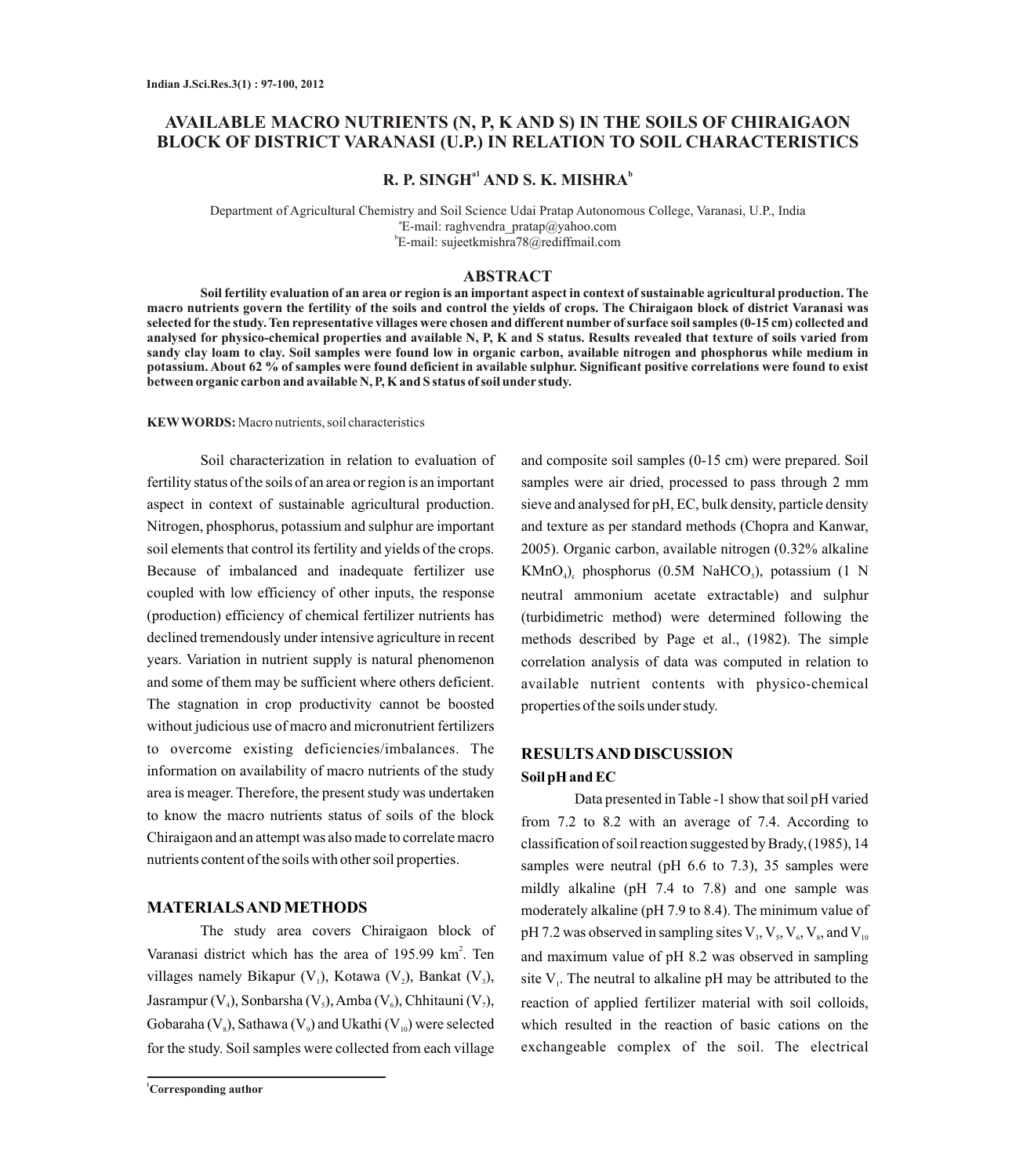conductivity of the soils varied from  $0.20$ - $0.52$  dS m<sup>-1</sup> with an average of  $0.37$  dS m<sup>-1</sup>. On the basis of limits suggested by Muhr et al*.,* (1965) for judging salt problem of soils, all the samples were found normal ( $EC < 1.0$  dS m<sup>-1</sup>). The normal electrical conductivity may be ascribed to leaching of salts to lower horizons.

### **Organic Carbon**

The organic carbon content ranged from 0.30-0.75 with an average of 0.45 per cent. The organic carbon content was low  $(< 0.50\%$ ) in 70 % soil samples and remaining 30  $%$  were medium (0.50-0.75 %). Maximum amount of organic carbon (0.75 %) was found in site  $V_6$  and minimum in site  $V<sub>a</sub>$ . Soils in low organic carbon are possibly because of high temperature and good aeration in the soil which increased the rate of oxidation of organic matter.

# **Texture, Bulk Density and Particle Density**

The texture of the soils varied from sandy clay loam to clay. Sand, silt, clay, bulk density and particle density of the soils varied from 32.0-46%, 18.5-32.3%, 16.3-32.4%, 1.2-1.6 and 2.0-2.6 g  $cm<sup>3</sup>$  respectively (Table -1).

#### **Available Nitrogen**

Available nitrogen status varied from 154.4-342.2  $kg$  ha<sup>-1</sup> with an average value of 214.8 kg ha<sup>-1</sup>. On the basis of the ratings suggested by Subbiah and Asija (1956), 78% of the soil samples were found to be low  $(< 250 \text{ kg ha}^{-1})$  and remaining in the category of medium (250-500 N kg ha<sup>-1</sup>). Low nitrogen status in the soils could be due to low amount of organic carbon in the soils. A significant positive correlation ( $r = 0.930$ ) was found between organic carbon and available nitrogen (Table- 2). Since most of the soil nitrogen is found in organic form, therefore, this relationship was observed. Available nitrogen was negatively correlated  $(r = -0.476)$  with pH. Similar result was also reported by Verma et al.(1980).

### **Available Phosphorus**

The available phosphorus content varied from 8.2 to 25.0 kg ha<sup>-1</sup> with a mean value of 12.8 kg ha<sup>-1</sup>. On the basis of the limits suggested to Muhr et al*.* (1963), most of the soil samples (94 %) were low (< 20 P, O, kg ha<sup>-1</sup>) in available phosphorus status and rest were under medium ( 20-50 kg ha<sup>-1</sup>) category. A significant positive correlation ( $r = 0.625$ )

was observed between organic carbon and available phosphorus (Table -2). This indicates that presence of organic matter increases the availability of phosphorus in soil. According to Tisdale et al*.* (1997), about 50% of phosphorus is found in organic form and decomposition of organic matter produces humus which forms complex with Al and Fe and protects the Pfixation. Available phosphorus and clay was found to be significantly and positively correlated  $(r = 0.316)$  with each other because the retention of added phosphorus increased with an increase of clay.

# **Available Potassium**

Status of available potassium in the soils ranged between 134.6 and 310.4 kg ha<sup>-1</sup> with an average of 201.7 kg ha<sup>-1</sup>. According to Muhr et al., (1965), most of the soil samples (96 %) were found under medium (125-300 kg ha<sup>-1</sup>) range. A significant positive correlation ( $r = 0.625$ ) was observed between organic carbon and available K content (Table 2). This might be due to creation of favorable soil environment with presence of organic matter. Similar relationship was also reported by Chauhan (2001). Significant positive correlation was also found between available potassium and clay content. It might be due to the presence of most of the mica (biotite and muscovite) in finer fractions.

### **Available Sulphur**

The available sulphur status varied from 6.0-16.6 ppm with a mean value of 9.5 ppm. Plant roots absorb sulphur in the form of  $SO_4^2$  from the soil solution. Keeping this fact in view, the soil under study may be classified as deficient  $(< 10$  ppm), medium (10-20 ppm) and sufficient ( >20 ppm) category as per the categorization given by Hariram and Dwivedi (1994). According to these categories, 62% samples were found under deficient and remaining 38% samples were found under medium category. Thus, the soils of Chiraigaon block of district Varanasi are likely to respond to sulphur fertilization. A positive correlation  $(r = 0.051)$  was observed between organic carbon and available sulphur content. This relationship was existed because most of the sulphur is associated with organic matter (Nor, 1981).

## **Nutrient Index Value**

Considering the concept of nutrient index value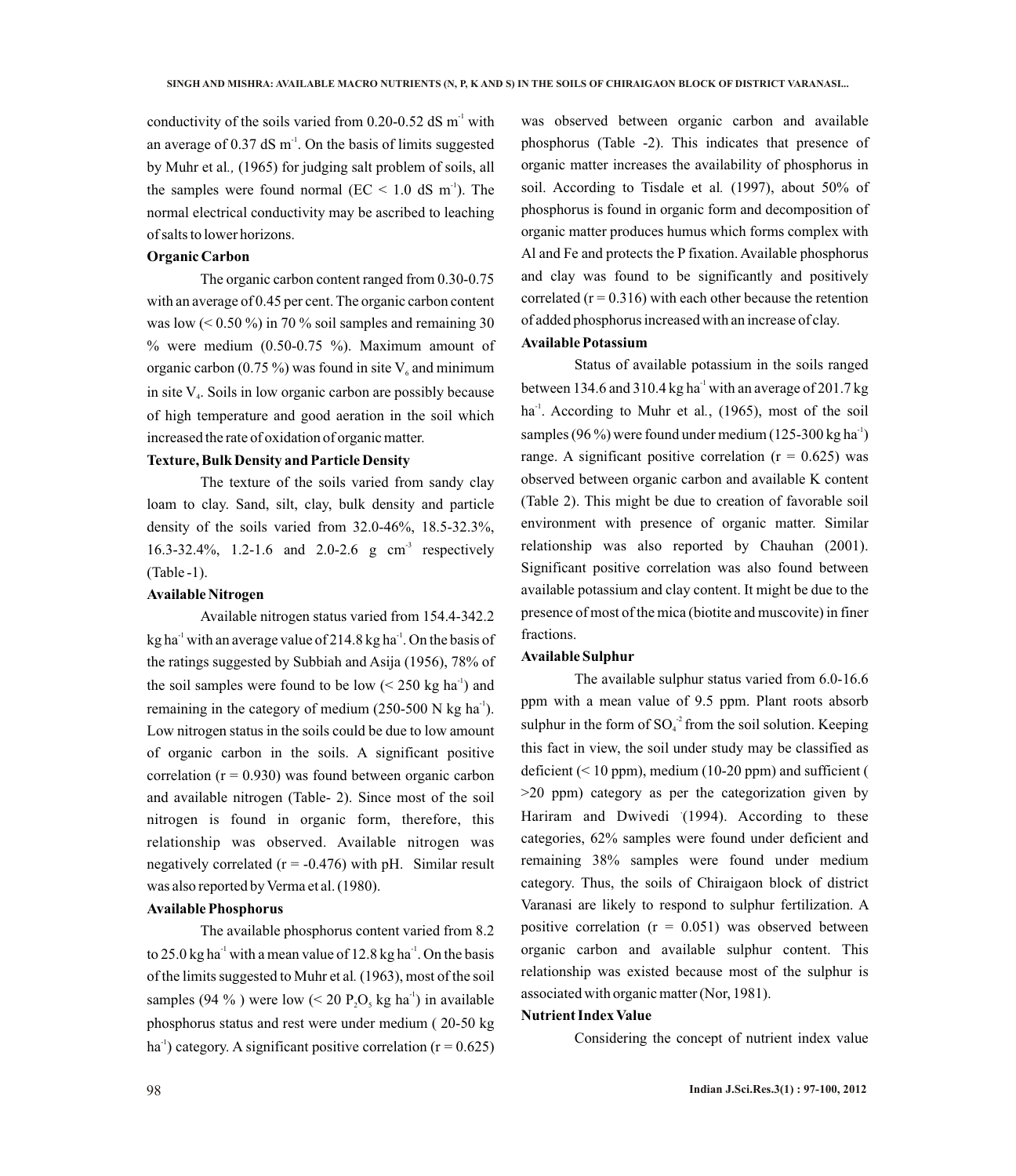| 6.0-16.6<br>(mdd)<br>12.9<br>10.7<br>9.5<br>9.4<br>9.6<br>9.8<br>$\frac{4}{8}$<br>9.5<br>7.9<br>9.4<br>$\overline{8.1}$<br>S<br>$(\underline{kg} \ln a^{-1})$<br>134.6-<br>220.6<br>192.9<br>168.8<br>245.7<br>209.0<br>184.3<br>220.2<br>190.0<br>310.4<br>201.7<br>189.1<br>197.1<br>×<br>$(\text{kg ha}^{-1})$<br>$8.2 - 25.0$<br>12.8<br>17.0<br>12.8<br>12.8<br>16.3<br>11.6<br>11.6<br>11.8<br>11.8<br>11.5<br>11.2<br>$\sim$<br>$(kg ha-1)$<br>154.4-<br>221.0<br>227-8<br>246.8<br>209.8<br>207.6<br>193.4<br>232.2<br>201.6<br>213.2<br>214.8<br>195.5<br>342.2<br>Z<br>$0.30 -$<br>0.75<br>0.45<br>0.40<br>0.50<br>0.52<br>0.48<br>0.54<br>0.44<br>0.39<br>0.43<br>0.44<br>0.44<br>$\mathcal{E}(\mathcal{E})$<br>25.0-53.8<br>41.0<br>43.8<br>37.9<br>39.8<br>40.5<br>43.8<br>36.0<br>40.8<br>42.0<br>40.2<br>40.1<br>રી<br>$2.0 - 2.6$<br>2.28<br>2.36<br>2.26<br>2.36<br>2.28<br>2.25<br>2.42<br>2.30<br>2.17<br>2.28<br>2.17<br>1.33<br>1.38<br>1.30<br>1.32<br>1.34<br>1.32<br>1.42<br>1.32<br>1.35<br>$1.2 -$<br>1.34<br>1.37<br>$\ddot{ }$<br>$16.3 -$<br>27.6<br>26.6<br>25.9<br>21.2<br>27.8<br>29.2<br>22.2<br>27.2<br>25.9<br>25.8<br>26.2<br>32.4<br>$\mathcal{E}$<br>18.5-<br>23.6<br>23.4<br>21.8<br>25.8<br>25.7<br>24.2<br>20.9<br>23.2<br>24.3<br>23.9<br>32.3<br>23.1<br>$(\%)$<br>$32.0 -$<br>36.8<br>38.6<br>39.8<br>40.7<br>41.8<br>39.0<br>40.9<br>46.0<br>38.4<br>39.7<br>41.7<br>40.1<br>$\mathcal{E}$<br>$0 - 0.52$<br>0.35<br>0.39<br>$\overline{4}$<br>$\overline{4}$<br>0.34<br>0.34<br>0.35<br>$\ddot{4}$<br>0.34<br>0.37<br>0.37<br>$\circ$<br>$\circ$<br>$\circ$<br>$\tilde{c}$<br>7.5<br>$7.2 -$<br>7.5<br>7.4<br>7.4<br>7.4<br>7.5<br>7.4<br>7.5<br>7.4<br>7.4<br>7.7<br>8.2<br>samples<br>$\circ$<br>5<br>$\circ$<br>$\circ$<br>5<br>4<br>5<br>4<br>5<br>4<br>Range<br>Mean<br>$V_{10}$<br>$\frac{1}{2}$<br>$\frac{1}{\sqrt{2}}$<br>ゞ<br>$\mathcal{S}_{9}$<br>$\mathcal{V}_2$<br>$\mathcal{V}_3$<br>$\frac{1}{2}$<br>$\frac{1}{2}$<br>⋝ | Site | No.of | Eq | $\sum_{i=1}^{n}$      | Sand | Silt | Clay | $BD^*$              | È                   | Porosity | C.<br>C | Available | Available | Available | Available |
|------------------------------------------------------------------------------------------------------------------------------------------------------------------------------------------------------------------------------------------------------------------------------------------------------------------------------------------------------------------------------------------------------------------------------------------------------------------------------------------------------------------------------------------------------------------------------------------------------------------------------------------------------------------------------------------------------------------------------------------------------------------------------------------------------------------------------------------------------------------------------------------------------------------------------------------------------------------------------------------------------------------------------------------------------------------------------------------------------------------------------------------------------------------------------------------------------------------------------------------------------------------------------------------------------------------------------------------------------------------------------------------------------------------------------------------------------------------------------------------------------------------------------------------------------------------------------------------------------------------------------------------------------------------------------------------------------------------------------------------------------------------------------------------------------------------------------------------------------------------------------------------------------------------------------------------------------------------------------------|------|-------|----|-----------------------|------|------|------|---------------------|---------------------|----------|---------|-----------|-----------|-----------|-----------|
|                                                                                                                                                                                                                                                                                                                                                                                                                                                                                                                                                                                                                                                                                                                                                                                                                                                                                                                                                                                                                                                                                                                                                                                                                                                                                                                                                                                                                                                                                                                                                                                                                                                                                                                                                                                                                                                                                                                                                                                    |      |       |    | $(dS \text{ m}^{-1})$ |      |      |      | $g \text{ cm}^{-3}$ | $g \text{ cm}^{-3}$ |          |         |           |           |           |           |
|                                                                                                                                                                                                                                                                                                                                                                                                                                                                                                                                                                                                                                                                                                                                                                                                                                                                                                                                                                                                                                                                                                                                                                                                                                                                                                                                                                                                                                                                                                                                                                                                                                                                                                                                                                                                                                                                                                                                                                                    |      |       |    |                       |      |      |      |                     |                     |          |         |           |           |           |           |
|                                                                                                                                                                                                                                                                                                                                                                                                                                                                                                                                                                                                                                                                                                                                                                                                                                                                                                                                                                                                                                                                                                                                                                                                                                                                                                                                                                                                                                                                                                                                                                                                                                                                                                                                                                                                                                                                                                                                                                                    |      |       |    |                       |      |      |      |                     |                     |          |         |           |           |           |           |
|                                                                                                                                                                                                                                                                                                                                                                                                                                                                                                                                                                                                                                                                                                                                                                                                                                                                                                                                                                                                                                                                                                                                                                                                                                                                                                                                                                                                                                                                                                                                                                                                                                                                                                                                                                                                                                                                                                                                                                                    |      |       |    |                       |      |      |      |                     |                     |          |         |           |           |           |           |
|                                                                                                                                                                                                                                                                                                                                                                                                                                                                                                                                                                                                                                                                                                                                                                                                                                                                                                                                                                                                                                                                                                                                                                                                                                                                                                                                                                                                                                                                                                                                                                                                                                                                                                                                                                                                                                                                                                                                                                                    |      |       |    |                       |      |      |      |                     |                     |          |         |           |           |           |           |
|                                                                                                                                                                                                                                                                                                                                                                                                                                                                                                                                                                                                                                                                                                                                                                                                                                                                                                                                                                                                                                                                                                                                                                                                                                                                                                                                                                                                                                                                                                                                                                                                                                                                                                                                                                                                                                                                                                                                                                                    |      |       |    |                       |      |      |      |                     |                     |          |         |           |           |           |           |
|                                                                                                                                                                                                                                                                                                                                                                                                                                                                                                                                                                                                                                                                                                                                                                                                                                                                                                                                                                                                                                                                                                                                                                                                                                                                                                                                                                                                                                                                                                                                                                                                                                                                                                                                                                                                                                                                                                                                                                                    |      |       |    |                       |      |      |      |                     |                     |          |         |           |           |           |           |
|                                                                                                                                                                                                                                                                                                                                                                                                                                                                                                                                                                                                                                                                                                                                                                                                                                                                                                                                                                                                                                                                                                                                                                                                                                                                                                                                                                                                                                                                                                                                                                                                                                                                                                                                                                                                                                                                                                                                                                                    |      |       |    |                       |      |      |      |                     |                     |          |         |           |           |           |           |
|                                                                                                                                                                                                                                                                                                                                                                                                                                                                                                                                                                                                                                                                                                                                                                                                                                                                                                                                                                                                                                                                                                                                                                                                                                                                                                                                                                                                                                                                                                                                                                                                                                                                                                                                                                                                                                                                                                                                                                                    |      |       |    |                       |      |      |      |                     |                     |          |         |           |           |           |           |
|                                                                                                                                                                                                                                                                                                                                                                                                                                                                                                                                                                                                                                                                                                                                                                                                                                                                                                                                                                                                                                                                                                                                                                                                                                                                                                                                                                                                                                                                                                                                                                                                                                                                                                                                                                                                                                                                                                                                                                                    |      |       |    |                       |      |      |      |                     |                     |          |         |           |           |           |           |
|                                                                                                                                                                                                                                                                                                                                                                                                                                                                                                                                                                                                                                                                                                                                                                                                                                                                                                                                                                                                                                                                                                                                                                                                                                                                                                                                                                                                                                                                                                                                                                                                                                                                                                                                                                                                                                                                                                                                                                                    |      |       |    |                       |      |      |      |                     |                     |          |         |           |           |           |           |
|                                                                                                                                                                                                                                                                                                                                                                                                                                                                                                                                                                                                                                                                                                                                                                                                                                                                                                                                                                                                                                                                                                                                                                                                                                                                                                                                                                                                                                                                                                                                                                                                                                                                                                                                                                                                                                                                                                                                                                                    |      |       |    |                       |      |      |      |                     |                     |          |         |           |           |           |           |
|                                                                                                                                                                                                                                                                                                                                                                                                                                                                                                                                                                                                                                                                                                                                                                                                                                                                                                                                                                                                                                                                                                                                                                                                                                                                                                                                                                                                                                                                                                                                                                                                                                                                                                                                                                                                                                                                                                                                                                                    |      |       |    |                       |      |      |      |                     |                     |          |         |           |           |           |           |
|                                                                                                                                                                                                                                                                                                                                                                                                                                                                                                                                                                                                                                                                                                                                                                                                                                                                                                                                                                                                                                                                                                                                                                                                                                                                                                                                                                                                                                                                                                                                                                                                                                                                                                                                                                                                                                                                                                                                                                                    |      |       |    |                       |      |      |      |                     |                     |          |         |           |           |           |           |

| $\Gamma = 1$ from $\Gamma$<br>$-1.11$<br>J                                              |
|-----------------------------------------------------------------------------------------|
| くく                                                                                      |
| ֧֧֧֧֧֧֧ׅ֧֧ׅ֧֧֧֧֧֧֧֧֧֧֧֛֛֛֪֛֚֚֚֚֚֚֚֚֚֚֚֚֚֚֚֚֚֚֚֚֚֚֚֚֚֚֚֚֚֝֓֝֓֝֓֝֓֝֬֜֓֝֬֜֓֝֬֜֝֬֝֬֝֬֜֝֬֝֬֜ |
| יי יי יי י<br>j                                                                         |
| $\frac{1}{2}$<br>Ξ                                                                      |
| 7.74541<br>l                                                                            |
| .<br>.<br>.<br>$\frac{1}{2}$                                                            |
| ן<br>בריבר<br>ו<br>ו                                                                    |

|   |         | Ì             |
|---|---------|---------------|
|   | i<br>i  |               |
| l |         |               |
|   | Į       |               |
|   |         | $\frac{1}{2}$ |
|   |         |               |
|   |         |               |
|   |         |               |
|   |         |               |
|   |         |               |
|   |         |               |
|   |         |               |
|   | Ï       |               |
|   |         |               |
|   |         |               |
|   |         |               |
|   |         |               |
|   |         |               |
|   |         |               |
|   | l       | .<br>.        |
|   |         |               |
|   |         | La Ult 4      |
|   | ر<br>دا |               |

| $-0.388**$<br>$0.746**$<br>0.801<br>Available nutrients<br>$0.316**$<br>$-0.116$<br>0.623<br>$-0.476**$<br>$0.763**$<br>0.930<br>Organic carbon<br>Soil properties<br>Clay<br>핌 |  | Table 2: Correlation between soil characteristics and available nutrients |            |
|---------------------------------------------------------------------------------------------------------------------------------------------------------------------------------|--|---------------------------------------------------------------------------|------------|
|                                                                                                                                                                                 |  |                                                                           |            |
|                                                                                                                                                                                 |  |                                                                           |            |
|                                                                                                                                                                                 |  |                                                                           | $-0.276**$ |
|                                                                                                                                                                                 |  |                                                                           | $0.051**$  |
|                                                                                                                                                                                 |  |                                                                           | $0.290*$   |

\*\* Sig nificant at P  $=0.05$  and P =0.01 level respectively

the soils of study area were found in the category of 'medium fertility status' for potassium and low with respect of nitrogen phosphorus and sulphur. The nutrient index value for N, P, K, and S were 1.22, 1.06, 2.04; 1.40 and 1.28

respectively against the nutrient index values < 1.6 for low, 1.67-2.33 for medium and >2.33 for high fertility status (Meena et al., 2006).